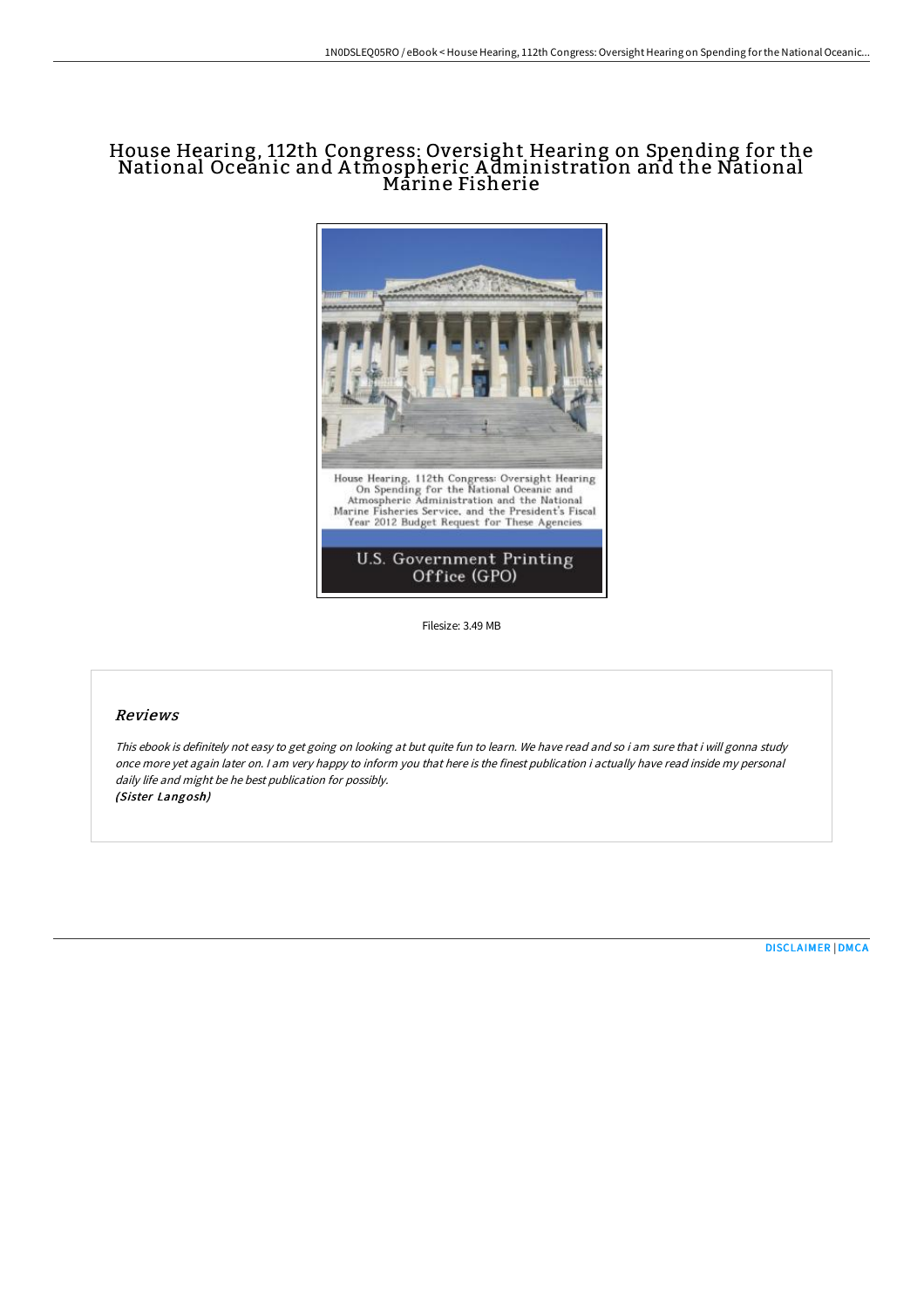### HOUSE HEARING, 112TH CONGRESS: OVERSIGHT HEARING ON SPENDING FOR THE NATIONAL OCEANIC AND ATMOSPHERIC ADMINISTRATION AND THE NATIONAL MARINE FISHERIE



To download House Hearing, 112th Congress: Oversight Hearing on Spending for the National Oceanic and Atmospheric Administration and the National Marine Fisherie eBook, make sure you access the link listed below and download the file or get access to additional information which are highly relevant to HOUSE HEARING, 112TH CONGRESS: OVERSIGHT HEARING ON SPENDING FOR THE NATIONAL OCEANIC AND ATMOSPHERIC ADMINISTRATION AND THE NATIONAL MARINE FISHERIE ebook.

BiblioGov. Paperback. Book Condition: New. This item is printed on demand. Paperback. 56 pages. Dimensions: 9.7in. x 7.4in. x 0.1in.The United States Government Printing Office (GPO) was created in June 1860, and is an agency of the U.S. federal government based in Washington D.C. The office prints documents produced by and for the federal government, including Congress, the Supreme Court, the Executive Office of the President and other executive departments, and independent agencies. A hearing is a meeting of the Senate, House, joint or certain Government committee that is open to the public so that they can listen in on the opinions of the legislation. Hearings can also be held to explore certain topics or a current issue. It typically takes between two months up to two years to be published. This is one of those hearings. This item ships from La Vergne,TN. Paperback.

 $PDF$ Read House Hearing, 112th Congress: Oversight Hearing on Spending for the National Oceanic and Atmospheric [Administration](http://techno-pub.tech/house-hearing-112th-congress-oversight-hearing-o-1.html) and the National Marine Fisherie Online

**Download PDF House Hearing, 112th Congress: Oversight Hearing on Spending for the National Oceanic and** Atmospheric [Administration](http://techno-pub.tech/house-hearing-112th-congress-oversight-hearing-o-1.html) and the National Marine Fisherie